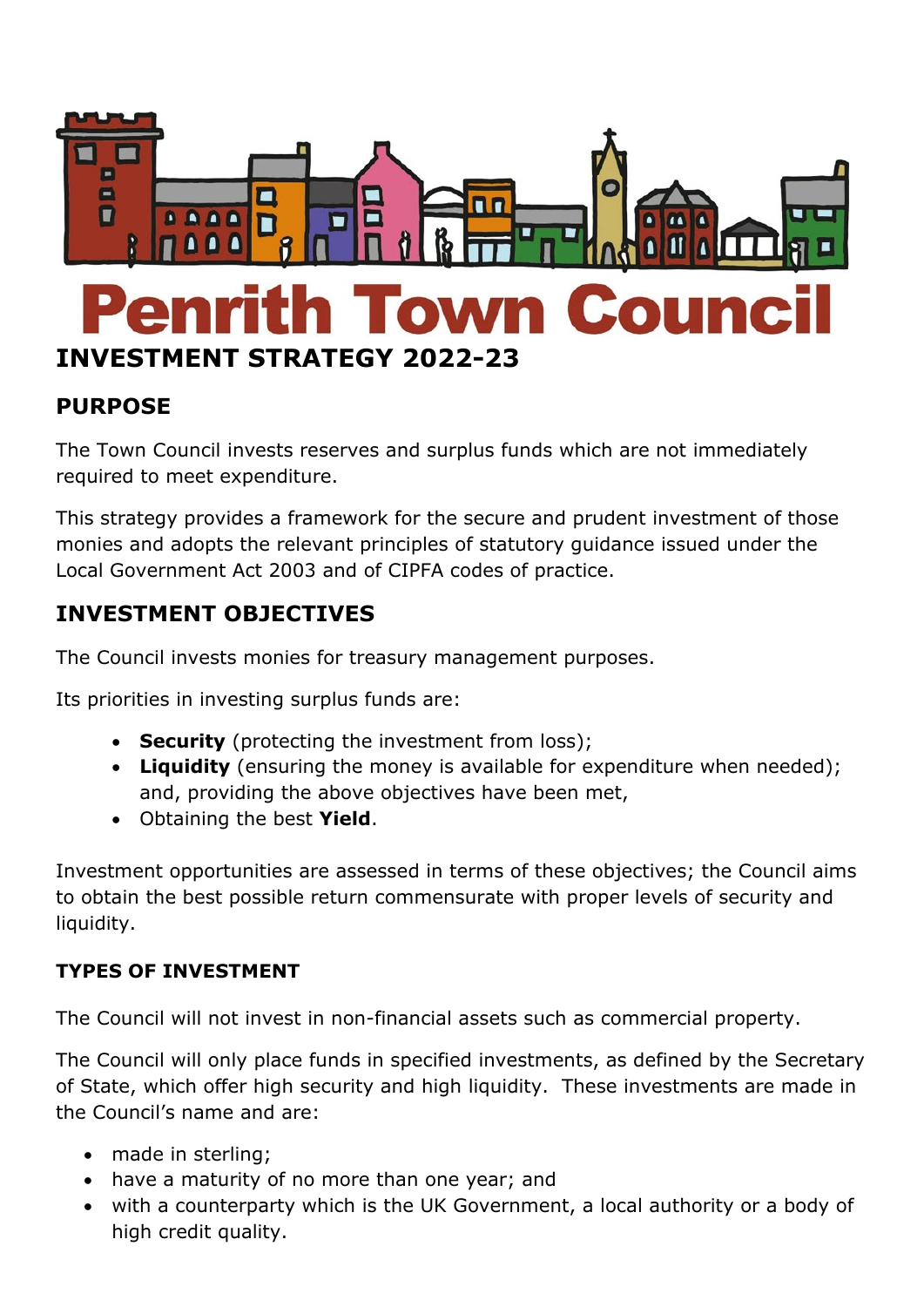For the 2022-23 financial year, the Council does not intend to use non-specified investments (ie those which do not meet these criteria) as these are generally considered to be of higher risk and would require specialist advice.

# **RISK ASSESSMENT**

The Council's investments no longer qualify for the Financial Services Compensation Scheme up to £85,000; however, this is considered to be an acceptable limit for investments in organisations of good credit quality. Larger amounts can be invested with organisations of high credit quality.

The Council does not employ external treasury advisors or subscribe to a credit rating agency. It bases its assessment of the risk attaching to potential investments with counterparties on their publicly available information, organisational structure and asset size.

The Council will also have regard to the amount of funds placed with a single institution.

# **APPROVED COUNTERPARTIES**

The following counterparties are approved for the investment of surplus funds by the Council, with a duration of no longer than twelve months:

- HM Government and its agencies
- Local Authorities
- UK Clearing Banks
- Building Societies with an asset base in excess of £1,000 million or smaller societies where there are strategic or local considerations, limited to a principal investment of £85,000 with a single society
- UK FCA regulated qualifying money market funds with an AAA rating (Fitch credit rating).

## **TREASURY MANAGEMENT RESPONSIBILITIES**

All investments are made in the name of the Town Council and will be approved by Full Council, having taken advice from the Responsible Financial Officer, who has knowledge and experience of the CIPFA codes of practice.

The Finance Committee oversees investment activities and the drafting of changes to this strategy.

Members of the Committee are suitably experienced and understand the nature of investment risks. Where necessary, their knowledge will be supplemented by formal or informal training.